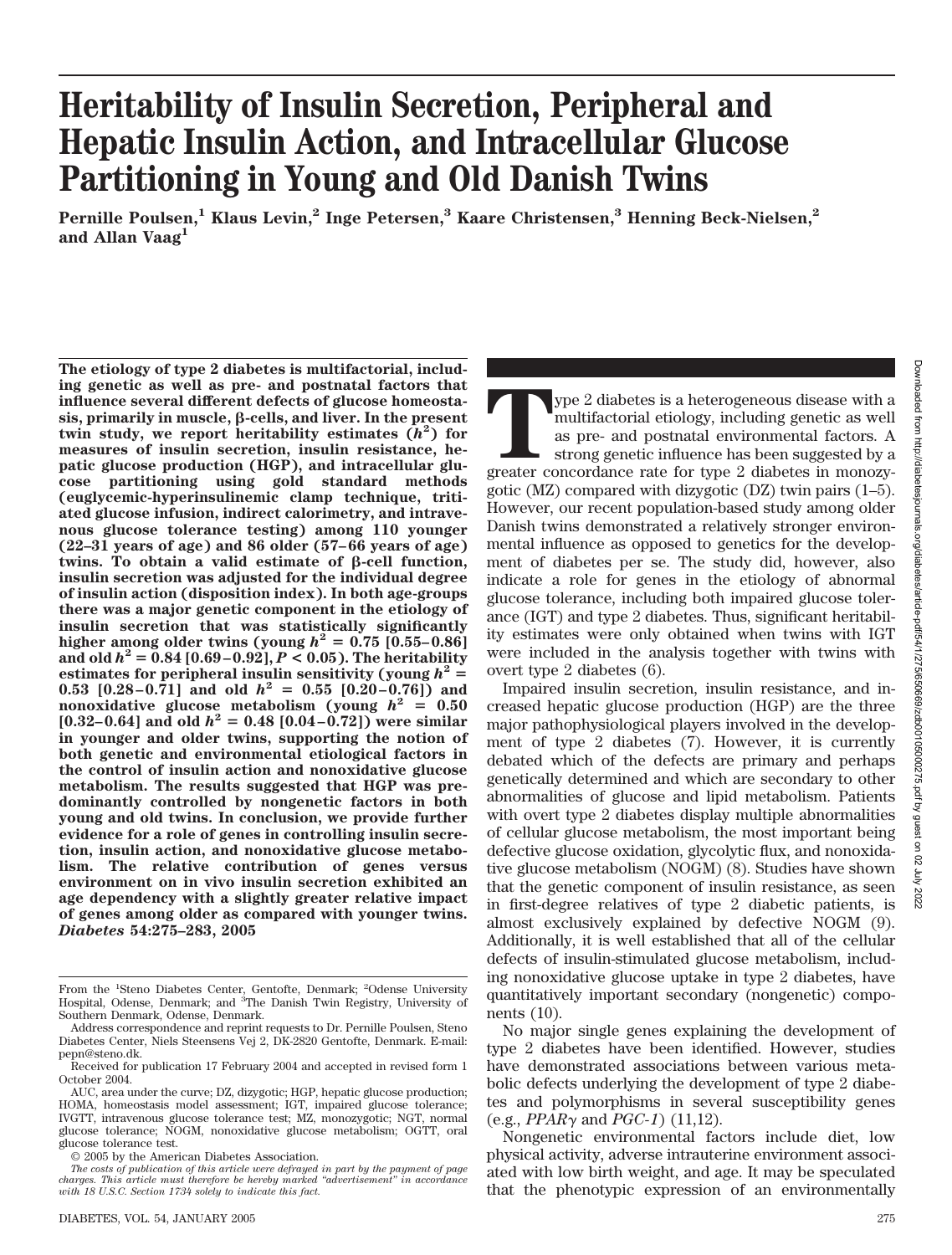induced or possibly inherited defect of a certain biological function may change with age and that such an age dependency could be very important for our understanding of the pathophysiology of type 2 diabetes. In fact, both insulin secretion and to some extent insulin action are known to decrease with age in the general population and in first-degree relatives of type 2 diabetic patients (13).

Few twin studies have addressed the heritability of insulin secretion and/or sensitivity. Most of these studies are based on indirect measures of insulin resistance (fasting hyperinsulinemia [14] and homeostasis model assessment [HOMA] [15]) and insulin secretion (30-min post– oral glucose tolerance test [OGTT] plasma insulin [6]). Similarly, based on studies of a population-based cohort of older twins, we have previously reported heritability estimates of insulin resistance of  $\sim$ 26% and of insulin secretion of  $\sim$ 50% using indirect measures derived from fasting insulin and 30-min post-OGTT insulin concentrations, respectively (16). A recent study (17) in older Finnish twins (aged 54 –72 years), using gold standard methods (i.e., euglycemic-hyperinsulinemic clamp and intravenous glucose tolerance test [IVGTT]), demonstrated a high heritability for insulin secretion (55%) and a more modest heritability for insulin resistance (37%). The study did not include younger twins. Furthermore, the study design did not allow estimation of the heritability of HGP and/or intracellular glucose partitioning (17).

In the present study, we report heritability estimates in twins for measures of insulin secretion, insulin resistance, HGP, and intracellular glucose partitioning using gold standard methods (euglycemic-hyperinsulinemic clamp technique, tritiated glucose infusion, indirect calorimetry, and IVGTT) among younger and older twins ascertained from the population-based Danish Twin Registry.

#### **RESEARCH DESIGN AND METHODS**

Subjects were identified through the population-based Danish Twin Register (18 –20). A random sample of same-sex MZ and DZ twin pairs born in Funen County from 1931 to 1940 (57– 66 years of age) and 1966 to 1975 (22–31 years of age) were considered eligible for the study. All potential subjects identified according to these inclusion criteria were contacted and interviewed in order to exclude subjects fulfilling the exclusion criteria. The exclusion criteria were as follows: either twin from the pair not willing to participate; information of pre- or postmaturity birth (birth 3 weeks before or after expected time point); known diabetes; serious heart, liver, or kidney disease; taking medication that influences glucose or lipid metabolism, including oral contraception that could not be withdrawn; and pregnancy/lactation.

A total of 98 twin pairs (33 young MZ, 22 young DZ, 21 older MZ, and 22 older DZ twin pairs) were enrolled in the clinical examination. Among older  $MZ$  twins,  $76.2\%$   $(n = 32)$  had normal glucose tolerance (NGT),  $19.0\%$   $(n = 8)$ had IGT, and  $4.8\%$   $(n = 2)$  had previously unknown type 2 diabetes. Among older DZ twins,  $72.7\%$   $(n = 32)$  had NGT,  $25.0\%$   $(n = 11)$  had IGT, and  $2.3\%$  $(n = 1)$  had previously unknown type 2 diabetes. All younger DZ twins had NGT; among younger MZ twins,  $97.0\%$   $(n = 64)$  were glucose tolerant and  $3.0\%$ had IGT  $(n = 2)$ . There was no significant difference in glucose tolerance status between MZ and DZ twins within each age-group. Zygosity was determined by polymorphic genetic markers (21). The study was approved by the regional ethical committees, and the study was conducted according to the principles of the Helsinki Declaration.

Subjects underwent a 2-day clinical examination separated by 1–2 weeks. The two twins in each pair were investigated simultaneously. The subjects were instructed to abstain from strenuous physical activity for 24 h and to perform a 10- to 12-h overnight fast before both examination days.

Day 1 included a standard 75-g OGTT. Peripheral venous blood was taken before oral glucose ingestion and subsequently 30, 60, and 120 min later. Weight and height were measured with the subjects in lightweight clothes with the shoes removed, and BMI (weight [in kilograms] divided by the square of height [in meters]) was calculated. Waist circumference was measured using a soft tape on standing subjects midway between the lowest rib and the iliac crest. Hip circumference was measured over the widest part of the gluteus region, and the waist-to-hip ratio was calculated accordingly. Body composition, i.e., lean body mass and fat mass, was determined by dual-energy X-ray absorptiometry scanning (22).

On day 2, subjects underwent a 2-h hyperinsulinemic-euglycemic clamp (40  $mU \cdot m^{-2} \cdot min^{-1}$  proceeded by a 30-min IVGTT. Polyethylene catheters were placed in the antecubital vein for infusion and in the contra lateral dorsal hand or antecubital vein for blood sampling. This "sampling" hand was placed in a heated Plexiglas box to ensure arterialization of the venous blood sample. A primed-continuous infusion of constant  $[3\text{-}^{3}H]$ -tritiated glucose (bolus 22  $\mu$ Ci,  $0.22 \mu$ Ci/min) was initiated at 0 min and continued throughout the clinical investigation (basal period 120 min, IVGTT 30 min, and clamp period 120 min). Steady state was defined as the last 30 min of the basal period. After the 2-h basal period, an intravenous glucose bolus (0.3 g/kg body wt, with an upper limit of 25 g glucose) was given over 1 min. Blood samples for glucose and insulin measurements were drawn at 0, 2, 4, 6, 8, 10, 15, 20, and 30 min. After the IVGTT, a primed-continuous insulin infusion  $(40 \text{ mU} \cdot \text{m}^{-2} \cdot \text{min}^{-1})$  was initiated and continued for 120 min. Steady state was defined as the last 30 min of the 2-h clamp period, when tracer equilibrium (i.e., constant specific activity) was anticipated. A variable infusion of glucose (180 g/l) enriched with tritiated glucose (HOT-GINF) (100  $\mu$ Ci/500 ml) maintained euglycemia during insulin infusion. Plasma glucose concentration was monitored every 5–10 min during the basal and clamp periods using an automated glucose oxidation method (Glucose Analyser 2; Beckman Instruments, Fullerton, CA). Blood samples were drawn for measurements of glucose and insulin every 10-30 min during the basal and clamp steady-state periods.

Indirect calorimetry was performed during both steady-state periods using a computerized flow-through canopy gas analyzer system (Deltatrac; Datex, Helsinki, Finland). After an equilibrium period of 10 min, the average gas exchange rates recorded over the steady-state periods were used to calculate rates of glucose oxidation and fat oxidation, as previously described (8).

**Analytical methods.** Plasma glucose concentrations were analyzed by the glucose dehydrogenase oxidation method. Plasma insulin concentrations were measured using a two-site, two-step time-resolved immunofluoremetric assay (Delfia, Turku, Finland), as previously described (23). Crossreactivities with proinsulin, C-peptide, and Des(31,32)-split product in the insulin assay were all  $< 0.4$ %. Intra- and interassay CVs in the physiological ranges were 3.6 – 4.3% and 1.7–3.4%, respectively, for plasma insulin. Tritiated water was measured as described by Hother Nielsen et al. (24).

### **Calculations**

*Insulin secretion.* Insulin response in relation to the glucose concentration  $(Phi_{\text{IVGTT}})$  was calculated as the area under the curve (AUC) for insulin divided by the AUC for glucose during the initial 10 min of the IVGTT (AUC<sub>ins0-10</sub>  $\times$  10<sup>-9</sup>/AUC<sub>glu0-10</sub>). We calculated disposition indexes (Di<sub>IVGTT</sub>) in order to estimate the insulin secretion capacity in relation to insulin sensitivity, acknowledging the inverse hyperbolic relationship between insulin secretion and insulin action (insulin secretion [Phi $_{\text{IVGTT}}$ ]  $\times$  insulin action [glucose infusion rate during clamp steady state]) (25).

*Basal and insulin-stimulated glucose turnover rates.* The rate of glucose appearance  $(R_a)$ , rate of glucose disposal  $(R_d)$ , and rate of HGP were calculated at 10-min intervals during the steady-state periods using Steele's non–steady-state equations (26). In these calculations, distribution volume of glucose was 200 ml/kg body wt and the pool fraction 0.65. In the calculation of glycolytic flux from the appearance of tritiated water (27), total body water was estimated as 93% of total plasma volume. HGP was calculated by subtracting the rate of the exogenous glucose infusion from the rate of appearance of [3-<sup>3</sup> H]-tritiated glucose. Exogenous glucose storage was calculated as  $R_d$  – glycolytic flux and NOGM as  $R_d$  – glucose oxidation, as determined by indirect calorimetry. Glucose turnover rates are expressed as milligrams per kilograms lean body mass per minute and presented as mean values of the 30-min steady-state periods.

**Statistical methods.** Intraclass correlations and confidence intervals were calculated using the Mx software package. Statistical comparisons of intraclass correlations were made after transformation using the Fisher *Z* transformation. Raw data for all phenotypes were adjusted for an effect of sex in a regression analysis, and all analyses have been carried out on the residuals. Genetic modeling was conducted separately in the two age-groups using standard Mx scripts. Standard univariate twin modeling based on linear structural equations was used in this study (28). The applied model is based on the assumption that phenotypic variation can be decomposed into additive genetic (A) and genetic dominance (D) or shared environmental (C) and unique environmental effects (E). Additive genetic (A) effects result from single gene effects added over multiple loci, whereas dominant genetic factors (D) refer to genetic interaction within the same locus. Common environment (C) refers to environmental factors shared by twins reared in the same family,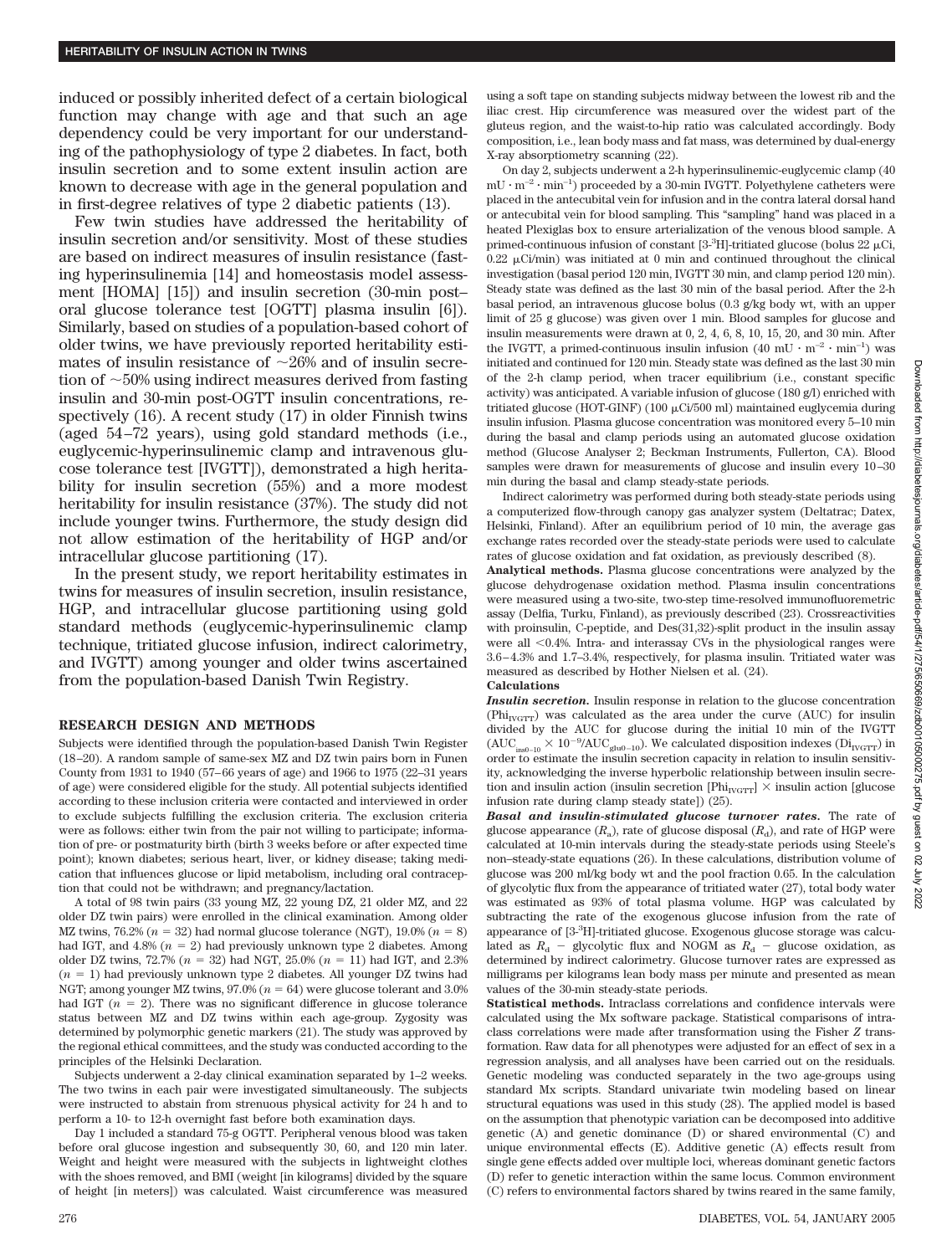Clinical and metabolic characteristics among young and older MZ and DZ twins

|                           | Young twins           |                       | Older twins           |                       |  |
|---------------------------|-----------------------|-----------------------|-----------------------|-----------------------|--|
|                           | MZ                    | DZ                    | MZ                    | DZ                    |  |
| $n$ (M/F)                 | 66 (36/30)            | 44 (24/20)            | 42 (22/20)            | 44 (16/28)            |  |
| Age (years)               | $28.2 \pm 1.8$        | $27.5 \pm 1.9$        | $61.6 \pm 2.6$        | $62.0 \pm 2.0$        |  |
| Birth weight (g)          | $2,639.8 \pm 90.1$    | $2,561.8 \pm 85.2$    | $2,664.4 \pm 72.4$    | $2,703.4 \pm 103.7$   |  |
| BMI $(kg/m2)$             | $24.3 \pm 0.5$        | $23.8 \pm 0.6$        | $26.2 \pm 0.7$        | $26.1 \pm 0.9$        |  |
| <b>WHR</b>                | $0.85 \pm 0.02$       | $0.82 \pm 0.02$       | $0.90 \pm 0.02$       | $0.87 \pm 0.02$       |  |
| $FFM$ $(kg)$              | $54.9 \pm 1.9$        | $54.3 \pm 2.6$        | $51.1 \pm 2.7$        | $49.4 \pm 2.4$        |  |
| <b>HGP</b>                |                       |                       |                       |                       |  |
| Basal                     | $3.10 \pm 0.08$       | $3.04 \pm 0.08$       | $3.02 \pm 0.08$       | $3.10 \pm 0.08$       |  |
| Clamp                     | $1.49 \pm 0.07$       | $1.49 \pm 0.06$       | $1.57 \pm 0.09$       | $1.70 \pm 0.14$       |  |
| Glucose disposal $(R_d)$  |                       |                       |                       |                       |  |
| Basal                     | $3.10 \pm 0.08$       | $3.01 \pm 0.07$       | $3.05 \pm 0.08$       | $3.14 \pm 0.07$       |  |
| Clamp                     | $12.2 \pm 0.53$       | $11.0 \pm 0.49$       | $8.86 \pm 0.59*$      | $10.84 \pm 0.57$      |  |
| Glucose oxidation         |                       |                       |                       |                       |  |
| Basal                     | $2.17 \pm 0.14$       | $2.02 \pm 0.15$       | $1.82 \pm 0.19$       | $1.75 \pm 0.13$       |  |
| Clamp                     | $4.72 \pm 0.19$       | $4.54 \pm 0.29$       | $3.88 \pm 0.26$       | $4.27 \pm 0.21$       |  |
| Fat oxidation             |                       |                       |                       |                       |  |
| Basal                     | $1.25 \pm 0.06$       | $1.32 \pm 0.07$       | $1.36 \pm 0.08$       | $1.52 \pm 0.07$       |  |
| Clamp                     | $0.32 \pm 0.05$       | $0.38 \pm 0.09$       | $0.56 \pm 0.07$       | $0.58 \pm 0.08$       |  |
| Glycolytic flux           |                       |                       |                       |                       |  |
| Basal                     | $1.62 \pm 0.13$       | $2.00 \pm 0.19$       | $2.11 \pm 0.17$       | $2.28 \pm 0.20$       |  |
| Clamp                     | $4.49 \pm 0.29$       | $4.37 \pm 0.30$       | $3.80 \pm 0.30$       | $4.01 \pm 0.42$       |  |
| <b>NOGM</b>               |                       |                       |                       |                       |  |
| Basal                     | $0.93 \pm 0.12$       | $0.99 \pm 0.14$       | $1.22 \pm 0.17$       | $1.42 \pm 0.12$       |  |
| Clamp                     | $7.53 \pm 0.46$       | $6.41 \pm 0.42$       | $4.99 \pm 0.52^*$     | $6.67 \pm 0.52$       |  |
| Exogenous glucose storage |                       |                       |                       |                       |  |
| Basal                     | $1.48 \pm 0.14$       | $1.01 \pm 0.20$       | $0.94 \pm 0.14$       | $0.86 \pm 0.18$       |  |
| Clamp                     | $7.75 \pm 0.44$       | $6.59 \pm 0.49$       | $5.06 \pm 0.53*$      | $6.83 \pm 0.55$       |  |
| Insulin secretion $(D_i)$ | $2.11E-7 \pm 1.14E-7$ | $2.32E-7 \pm 1.39E-7$ | $1.10E-7 \pm 0.78E-7$ | $1.32E-7 \pm 0.92E-7$ |  |

Data are means  $\pm$  SE. All metabolic turnover rates are expressed as mg  $\cdot$  kg FFM $^{-1}\cdot$   $\min^{-1}$ .  $\ast$ P  $<$  0.05 for MZ vs. DZ within same age-group. FFM, fat-free mass; WHR, waist-to-hip ratio.

and unique environment (E) represents the environmental experiences that are unique for the individual twin. The fit of each model was assessed by maximum-likelihood methods and resulted in a  $\chi^2$  goodness-of-fit index and a probability value, which tested the agreement between the observed and the predicted statistics. In the modeling analysis, we selected the model that best explained the observed covariance matrix (i.e., provided the best  $\chi^2$  value separately for the two age-groups). Selecting between non-nested models, the model with the lowest AIC (Akaike's information criterion) was preferred.

For some of the phenotypes (i.e., basal  $R$ , and NOGM clamp), the variances and/or means across twin pairs and/or zygosity were not equal and therefore did not fulfil the criteria for standard model fitting. To achieve similar means and variances, we performed double entry of the data and adjusted the degree of freedom accordingly, allowing application of the model-fitting analysis on data for basal  $R_d$  and the NOGM clamp.

Because MZ twins share their entire genome and DZ twins on average share half of their segregating genes, one may question the supposition that the twins are independent observations. Accordingly, when comparing the phenotypic parameters between MZ and DZ twins, we performed an ANOVA in which we adjusted for the intra–twin pair relationship. The statistical analysis was performed with PROC MIXED of the SAS/STAT system (version 8.2; SAS Institute).

### **RESULTS**

In both age-groups, MZ and DZ twins had similar and birth and adult anthropometry. Furthermore, younger MZ and DZ twins had similar metabolic parameters, whereas older MZ twins had significantly lower insulin-stimulated glucose uptake  $(R_d)$ , NOGM, and exogenous glucose storage compared with DZ twins (Table 1).

Intraclass correlations were obtained for insulin secretion (D<sub>i</sub>), insulin-stimulated glucose uptake ( $R_d$  clamp), basal HGP, and basal insulin-stimulated NOGM using Mx in MZ and DZ twin pairs within each age-group, respectively (Table 2 and Figs. 1–3). The data for HGP during the clamp, basal glucose disposal ( $R_d$  basal), basal glycolytic flux, and glucose oxidation during both basal and insulinstimulated steady-state periods (glucose oxidation basal and clamp) did not fulfil the criteria for standard biometric modeling due to differences in mean and/or variance within and between pairs. Nevertheless, when performing double entry of the data, similar means and variances within and between pairs were achieved for basal glucose disposal and NOGM during the clamp period. Negative correlations among either MZ or DZ twins and/or a higher correlations among DZ compared with MZ were seen in the data on glycolytic flux during the clamp period, exogenous glucose storage, and fat oxidation during both steady-state periods; therefore, biometric modeling could not be performed on these data.

Biometric models were calculated for insulin secretion (D<sub>i</sub>), basal HGP, glucose disposal during both steady-state periods  $(R_d$  basal and  $R_d$  clamp), and insulin-stimulated NOGM clamp, which were the only metabolic parameters fulfilling the criteria for biometric modeling (Table 3). In both young and old twins, the best fitting model for insulin secretion was an AE model pointing toward a major genetic component that was statistically significantly higher among older ( $a^2 = 0.84$ ) compared with younger ( $a^2$ )  $= 0.75$ ) twins ( $P < 0.01$ ). Basal HGP data in the old twins fitted a model comprising only environmental components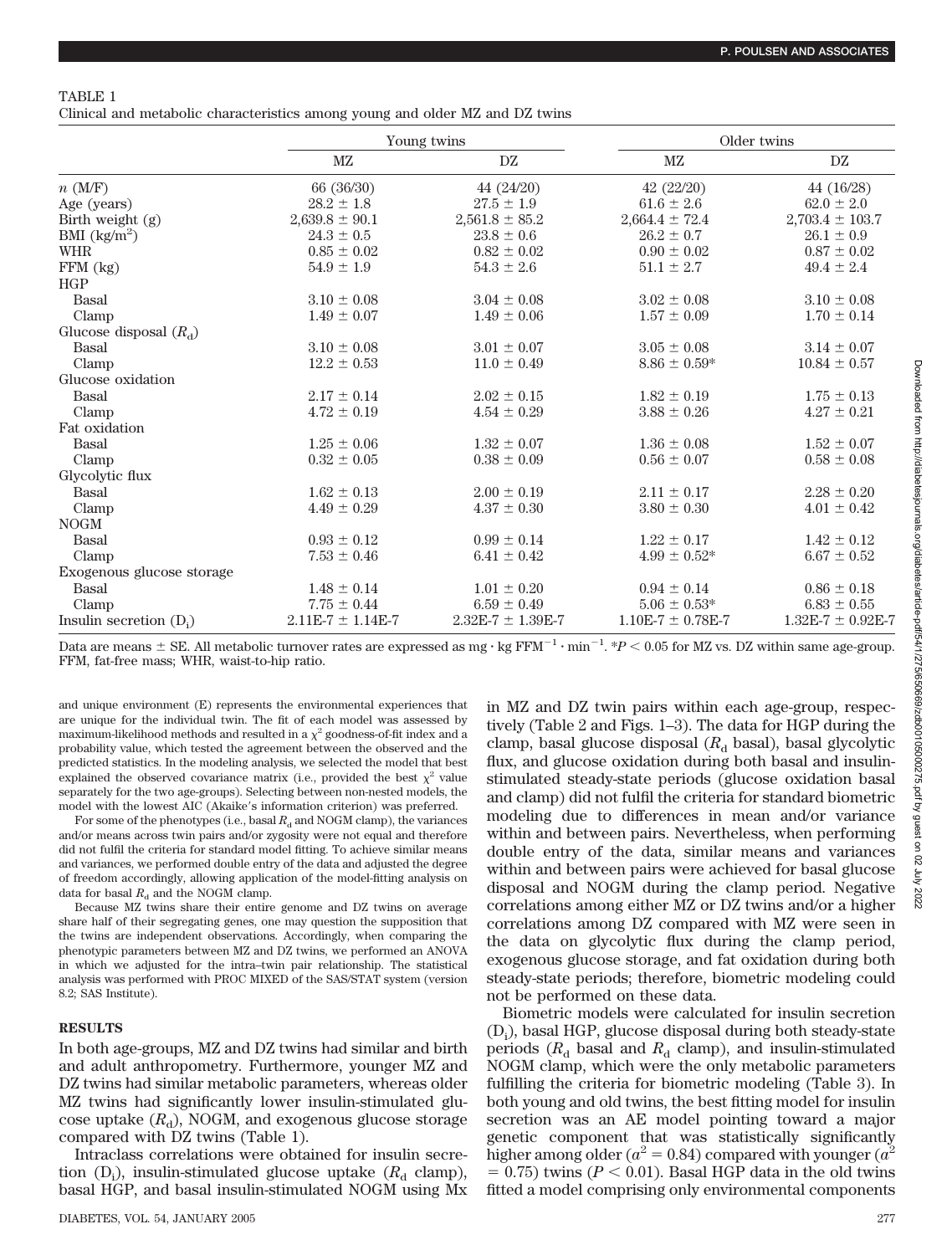#### TABLE 2

Intraclass correlations for metabolic variables in MZ and DZ young and older twins

|                                  | Young                                          |                          | Old                           |                            |                                                                |                  |
|----------------------------------|------------------------------------------------|--------------------------|-------------------------------|----------------------------|----------------------------------------------------------------|------------------|
|                                  | MZ                                             | DZ                       | $\boldsymbol{P}$              | MZ                         | DZ                                                             | $\boldsymbol{P}$ |
| Insulin secretion $(D_i)$<br>HGP | $0.75(0.56-0.86)$                              | $0.30(-0.10-0.59)$       | < 0.001                       | $0.84(0.67-0.92)$          | $0.60(0.27-0.79)$                                              | < 0.01           |
| Basal<br>$Clamp*$                | $0.29$ (-0.01 to 0.53)                         | $0.07$ (-0.45 to 0.53)   | 0.25                          | $0.55(0.16-0.77)$          | $0.53(0.19-0.74)$                                              | 0.89             |
| Glucose disposal $(R_{d})$       |                                                |                          |                               |                            |                                                                |                  |
| Basal <sup>†</sup>               | $0.27(0.06 - 0.44)$                            | $0.13$ (-0.35 to 0.50)   | 0.47                          | $0.67(0.47-0.80)$          | $0.34(0.08-0.55)$                                              | 0.02             |
| Clamp                            | $0.53(0.26 - 0.71)$                            | $0.31$ (-0.21 to 0.64)   | 0.18                          | $0.56(0.17-0.77)$          | $0.24$ (-0.17 to 0.55)                                         | 0.054            |
| Glycolytic flux                  |                                                |                          |                               |                            |                                                                |                  |
| Basal*                           |                                                |                          |                               |                            |                                                                |                  |
| Clamp                            | $0.28$ (-0.02 to 0.53)                         | $0.58(0.13 - 0.78)$      |                               |                            | $0.31 (-0.46 \text{ to } 0.69) -0.18 (-0.46 \text{ to } 0.14)$ |                  |
| Glucose oxidation                |                                                |                          |                               |                            |                                                                |                  |
| Basal*                           |                                                |                          |                               |                            |                                                                |                  |
| $Clamp*$                         |                                                |                          |                               |                            |                                                                |                  |
| <b>NOGM</b>                      |                                                |                          |                               |                            |                                                                |                  |
| Basal*                           | $-0.27$ ( $-0.53$ to 0.07)                     | $-0.16$ ( $-0.53$ to 28) | $\overbrace{\phantom{aaaaa}}$ | $0.04$ ( $-0.32$ to 0.38)  | $-0.33$ ( $-0.65$ to 0.17)                                     |                  |
| $Clamp^+$                        | $0.49(0.22 - 0.69)$                            | $0.31$ (-0.22 to 0.64)   | 0.28                          | $0.48(0.02 - 0.73)$        | $0.10$ (-0.29 to 0.44)                                         | 0.03             |
| Exogenous glucose                |                                                |                          |                               |                            |                                                                |                  |
| storage                          |                                                |                          |                               |                            |                                                                |                  |
| Basal                            | $0.14$ (-0.24 to 0.46)                         | $0.24$ (-0.16 to 0.54)   |                               | $-0.18$ ( $-0.58$ to 0.35) | $-0.05$ ( $-0.38$ to 0.30)                                     |                  |
| Clamp                            | $0.26$ (-0.07 to 0.53)                         | $0.33$ (-0.13 to 0.63)   | $\overline{\phantom{m}}$      | $0.62(0.25-0.80)$          | $0.26$ (-0.13 to 0.57)                                         | 0.02             |
| Fat oxidation                    |                                                |                          |                               |                            |                                                                |                  |
| Basal*                           | $-0.63$ (-0.78 to -0.37) -0.26 (-0.58 to 0.15) |                          |                               |                            | $-0.22$ (- 0.55 to 0.20) -0.41 (-0.68 to 0.02)                 |                  |
| Clamp                            | $-0.24$ ( $-0.54$ to 0.14)                     | $0.31$ (-0.06 to 0.59)   |                               |                            | $-0.01$ (-0.41 to 0.39) -0.44 (-0.69 to -0.06)                 |                  |

Data are correlation coefficients (95% CI) adjusted for sex. *P* value expresses the significance level for comparisons of MZ and DZ twin within each age-group. \*Do not fulfill conditions for biometric modeling; †double entry of data.

(CE model:  $c^2 = 0.54$  and  $e^2 = 0.46$ ), whereas the data in the young twins fitted a DE model comprising a dominant genetic component  $(d^2 = 0.29)$  and unique environmental component  $\mathcal{C}^2 = 0.71$ . The best fitting model for glucose disposal during the basal state  $(R_d$  basal) was an AE model in both age-groups. In the younger twins there was a major unique environmental component ( $a^2 = 0.27$  and  $e^{2} =$ 0.73). Conversely, there was a major and significantly higher genetic component in the older twins ( $a^2 = 0.67$  and  $e^{2} = 0.33$ ). Insulin-stimulated glucose uptake ( $R<sub>d</sub>$  clamp) fitted an AE model in both young ( $a^2 = 0.53$  and  $e^2 = 0.47$ ) and older twins  $(a^2 = 0.55$  and  $e^2 = 0.45$ ) with a similar distribution of etiological components in both age-groups.

Insulin-stimulated NOGM fitted an AE model in the young twins ( $a^2 = 0.50$  and  $e^2 = 0.50$ ), whereas among the older twins a DE model was best fitting  $(d^2 = 0.48$  and  $e^2 = 0.52)$ (Table 3).

## **DISCUSSION**

In this study, we report for the first time simultaneously the heritability estimates for the three major pathophysiological mechanisms of relevance in type 2 diabetes (i.e., insulin sensitivity, insulin secretion, and HGP) among young and older twins, disclosing a potential age dependency in the relative importance of genetic versus envi-



FIG. 1. A and B: Insulin-stimulated glucose disposal ( $R_{\rm d}$ ) in twin A in relation to twin B within each pair of younger (A) and older (B) MZ (  $\blacklozenge$ and DZ (  $\Diamond$  ) twins. The intraclass correlations were  $r = 0.53$  for MZ and  $r = 0.31$  for DZ younger twin pairs and  $r = 0.56$  for MZ and  $r = 0.24$  for **DZ older twin pairs.**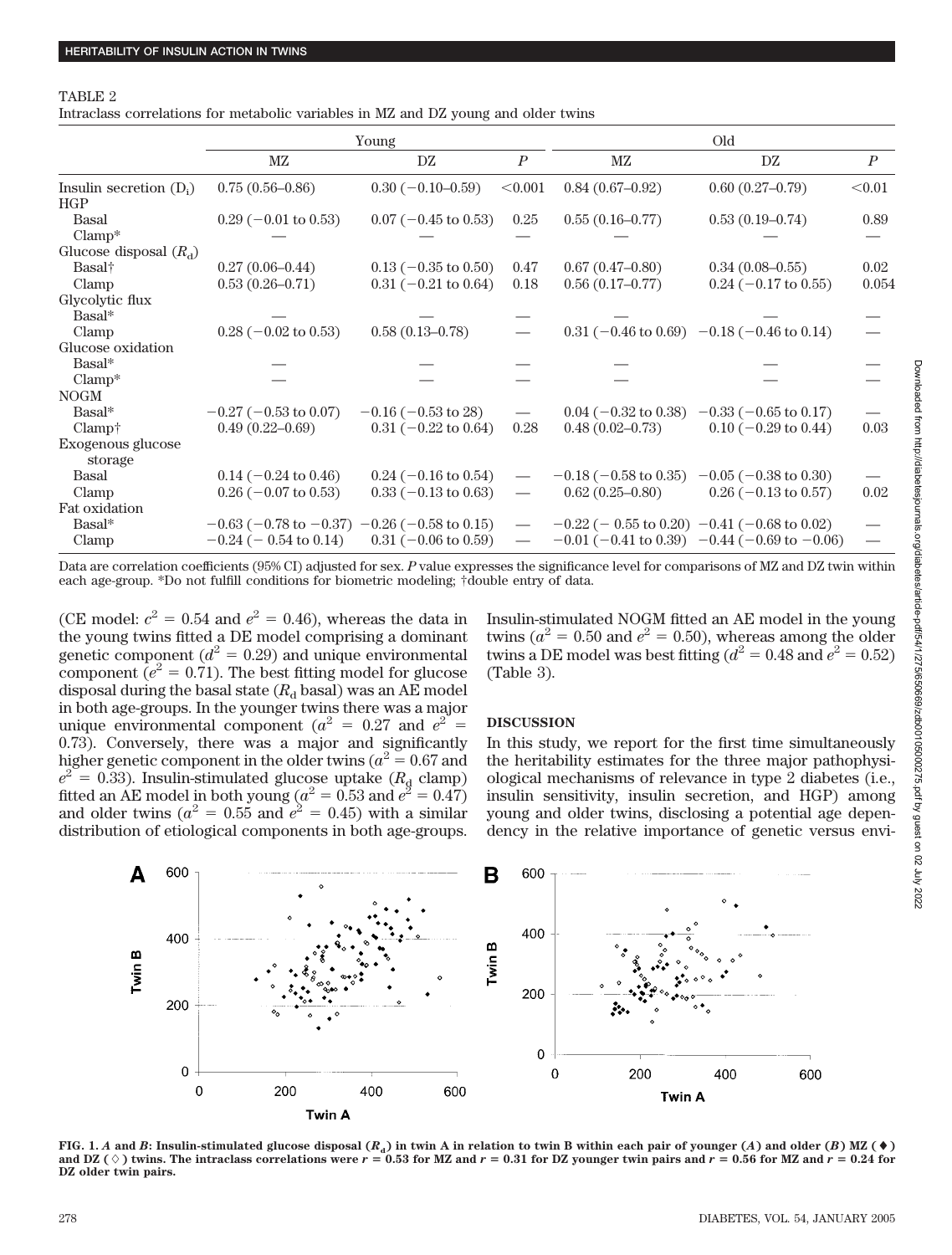

**FIG. 2.** *A* **and** *B***: Basal HGP in twin A in relation to twin B within each pair of younger (***A***) and older (***B***) MZ (**-**) and DZ () twins. The intraclass** correlations were  $r = 0.29$  for MZ and  $r = 0.07$  for DZ younger twin pairs and  $r = 0.55$  for MZ and  $r = 0.53$  for DZ older twin pairs.

ronmental factors. The experimental design using gold standard methods enabled us to distinguish between different pathways (i.e., oxidative and nonoxidative) in glucose metabolism, permitting a more precise estimation of which metabolic defects are primary and presumably genetically determined and which are secondary to other abnormalities of glucose and lipid metabolism.

The heritability estimates (i.e., the proportion of total variance attributable to genetic variance) demonstrated a major genetic component in insulin secretion (expressed in relation to insulin resistance as disposition indexes) among both young and older twins, indicating a role for genes in the etiology and control of insulin secretion. Furthermore, the heritability of insulin secretion was slightly, though significantly, higher among older twins, indicating an influence of age (or cohort) on the relative importance of genes versus environmental factors on insulin secretion. We have previously reported a genetic component ( $h^2 = 0.50$ ) in the etiology of insulin secretion, as determined indirectly by the 30-min post-OGTT plasma insulin concentration and without correction for insulin action in older twins (6). In line with our present findings, Lehtovirta et al. (17) found a significant intraclass correlation for first- and second-phase insulin response to intravenous glucose administration among older MZ twin pairs with heritability estimates of 0.55 and 0.58, respectively. Using insulin secretion rates corrected for the degree of insulin action, and thereby a more precise measure of  $\beta$ -cell function, we confirm and expand this finding to both young and older twins. Few studies have demonstrated a defective insulin secretion among particularly older first-degree relatives of type 2 diabetic subjects (13). Nevertheless, some of the strongest evidence for a genetically determined defect of insulin secretion in the pathophysiology of type 2 diabetes comes from our previous study of MZ twins discordant for type 2 diabetes, demonstrating an impaired insulin secretion among the nondiabetic cotwins of MZ twins with type 2 diabetes as compared with matched NGT control subjects without a family history of type 2 diabetes (9). The present study confirms the notion of an important impact of genetics for the insulin secretion capacity in a larger group of both younger and older nondiabetic twins, supporting the idea that genetic defects could contribute to the impaired insulin secretion as seen in type 2 diabetes.

Interestingly, we found some indication of an age dependency in the relative contribution of genetic versus environmental factors in the etiology and control of insulin secretion, with a heritability estimate of insulin secretion of 0.75 among younger and 0.84 among older twins. Nevertheless, the absolute additive genetic variance decreased with age with a magnitude almost similar to the



FIG. 3. A and B: Insulin secretion (D<sub>i</sub>) in twin A in relation to twin B within each pair of younger (A) and older (B) MZ (  $\blacklozenge$  ) and DZ (  $\diamond$  ) twins. The intraclass correlations were  $r = 0.75$  for MZ and  $r = 0.30$  for DZ younger twin pairs and  $r = 0.84$  for MZ and  $r = 0.60$  for DZ older twin pairs.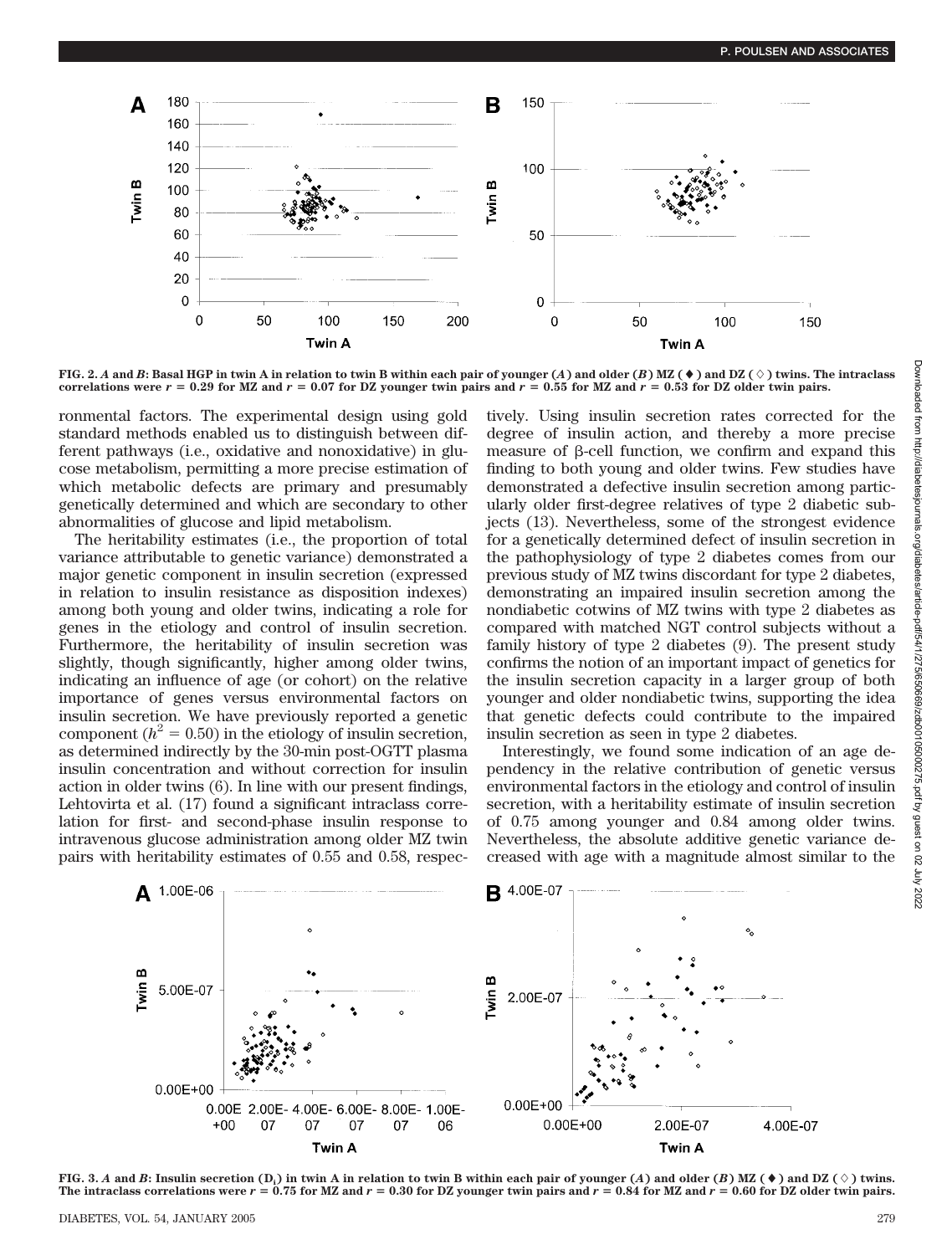#### TABLE 3

Best fitting biometric models for metabolic variables in young and older twins

|                      | Components of variance         |                                |                                  |                                  |          | Goodness of fit tests |          |  |
|----------------------|--------------------------------|--------------------------------|----------------------------------|----------------------------------|----------|-----------------------|----------|--|
|                      | Additive<br>genetic<br>$(a^2)$ | Dominant<br>genetic<br>$(d^2)$ | Common<br>environment<br>$(c^2)$ | Unique<br>environment<br>$(e^2)$ | $\chi^2$ | $\boldsymbol{P}$      | AIC      |  |
| Insulin secretion    |                                |                                |                                  |                                  |          |                       |          |  |
| Young                |                                |                                |                                  |                                  |          |                       |          |  |
| AE                   | $0.75(0.55-0.86)$ *            |                                |                                  | $0.25(0.14-0.45)$ *              | 0.0      | 1.00                  | $-2.0$   |  |
| Older                |                                |                                |                                  |                                  |          |                       |          |  |
| AE                   | $0.84(0.69 - 0.92)$            |                                |                                  | $0.16(0.08 - 0.31)$              | 1.4      | 0.24                  | $\!-0.6$ |  |
| HGP                  |                                |                                |                                  |                                  |          |                       |          |  |
| Young                |                                |                                |                                  |                                  |          |                       |          |  |
| DE                   |                                | $0.29(0.08 - 0.47)$            |                                  | $0.71(0.53 - 0.92)$              | 0.0      | 1.00                  | $-2.0$   |  |
| Older                |                                |                                |                                  |                                  |          |                       |          |  |
| <b>CE</b>            |                                |                                | $0.54(0.29 - 0.72)$              | $0.46(0.28 - 0.71)$              | 0.0      | 0.90                  | $-2.0$   |  |
| Basal glucose uptake |                                |                                |                                  |                                  |          |                       |          |  |
| Young                |                                |                                |                                  |                                  |          |                       |          |  |
| AE                   | $0.27(0.07 - 0.44)^*$          |                                |                                  | $0.73(0.56-0.93)*$               | 0.0      | 1.00                  | $-2.0$   |  |
| Older                |                                |                                |                                  |                                  |          |                       |          |  |
| AE                   | $0.67(0.39 - 0.83)$            |                                |                                  | $0.33(0.17-0.61)$                | 0.0      | 0.98                  | $-2.0$   |  |
| Insulin-stimulated   |                                |                                |                                  |                                  |          |                       |          |  |
| glucose uptake       |                                |                                |                                  |                                  |          |                       |          |  |
| Young                |                                |                                |                                  |                                  |          |                       |          |  |
| AE                   | $0.53(0.28 - 0.71)$            |                                |                                  | $0.47(0.29 - 0.72)$              | 0.0      | $0.84\,$              | $-2.0$   |  |
| Older                |                                |                                |                                  |                                  |          |                       |          |  |
| AE                   | $0.55(0.20 - 0.76)$            |                                |                                  | $0.45(0.24 - 0.80)$              | 0.0      | 1.00                  | $-2.0$   |  |
| <b>NOGM</b>          |                                |                                |                                  |                                  |          |                       |          |  |
| Young                |                                |                                |                                  |                                  |          |                       |          |  |
| AE                   | $0.50(0.32 - 0.64)$            |                                |                                  | $0.50(0.36 - 0.68)$              | $0.16\,$ | $0.69\,$              | $-1.8$   |  |
| Older                |                                |                                |                                  |                                  |          |                       |          |  |
| DE                   |                                | $0.48(0.04 - 0.72)$            |                                  | $0.52(0.28 - 0.96)$              | 0.0      | 1.00                  | $-2.0$   |  |

Data are proportion of total variance (95% CI) adjusted for sex.  $*P < 0.05$  for young vs. old. AIC, Akaike's information criterion.

decrease in total variance of insulin secretion. Because heritability expresses the ratio between additive genetic variance and total variance, the apparently increased heritability of insulin secretion in the older twins may to some extent be explained by the high total variance of insulin secretion in young versus older twins. We speculate that the greater total variance of insulin secretion in young twins may be due to a more diverse level of physical activity, and perhaps diet, as compared with older twins. Indeed, these age differences, or dependencies, of both genetic and nongenetic factors on insulin secretion may somehow be related to the crucial role of age for the development type 2 diabetes. A high level of physical activity, or perhaps other healthy lifestyle factors, may protect some individuals with a genetically predisposed low insulin secretion from type 2 diabetes while they are young, whereas they are less able to escape their genetic potential to develop type 2 diabetes with age.

Peripheral insulin resistance represents an additional major defect in type 2 diabetes. Several studies have reported insulin resistance in nondiabetic first-degree relatives of type 2 diabetes subjects, indicating a genetic component (29). In the present twin study, insulin sensitivity, expressed as insulin-stimulated glucose uptake  $(R_d)$ clamp) during the euglycemic-hyperinsulinemic clamp steady-state period, had a similar heritability of 0.53 and 0.55 among both young and older twins, respectively, indicating the same relative importance of genes and environment in both age-groups. All previous twin studies (14 –16), except for one (17), have used indirect measures of insulin sensitivity (i.e., fasting plasma insulin and HOMA) in the assessment of heritability. The recent Finnish study using the clamp method demonstrated a relatively low heritability for insulin-stimulated glucose uptake of 0.37 (17). Among a larger population-based cohort of older twins, we have previously shown a heritability estimate of 0.26 for fasting plasma insulin concentrations, indicating a major environmental factor on this indirect measure of insulin sensitivity (16). Similarly, other twin studies have previously reported a heritability of 0.47 for fasting insulin concentrations (14) and a heritability of 0.39 for insulin resistance estimated by the HOMA method (15). Thus, using the gold standard euglycemic-hyperinsulinemic clamp technique, the present study confirms the results from other previous twin studies using more indirect measures of insulin action.

We have performed an IVGTT before the clamp, which may in theory have primed the peripheral tissues, thereby potentially increasing glucose disposal and cellular glucose metabolism. However, the arguments for using this particular design were several fold. First, the order of events (bursts of glucose and insulin, followed by glucose uptake) resembles the daily-life meal situation. Second, we wanted to assess independent measures of insulin sensitivity and insulin secretion on the same day in order to calculate the disposition index. And third, we wanted to reduce the number of study days and interventions. Regardless, all study subjects were treated equally, and glucose metabolism was assessed during similar steadystate plasma glucose and insulin concentrations, which is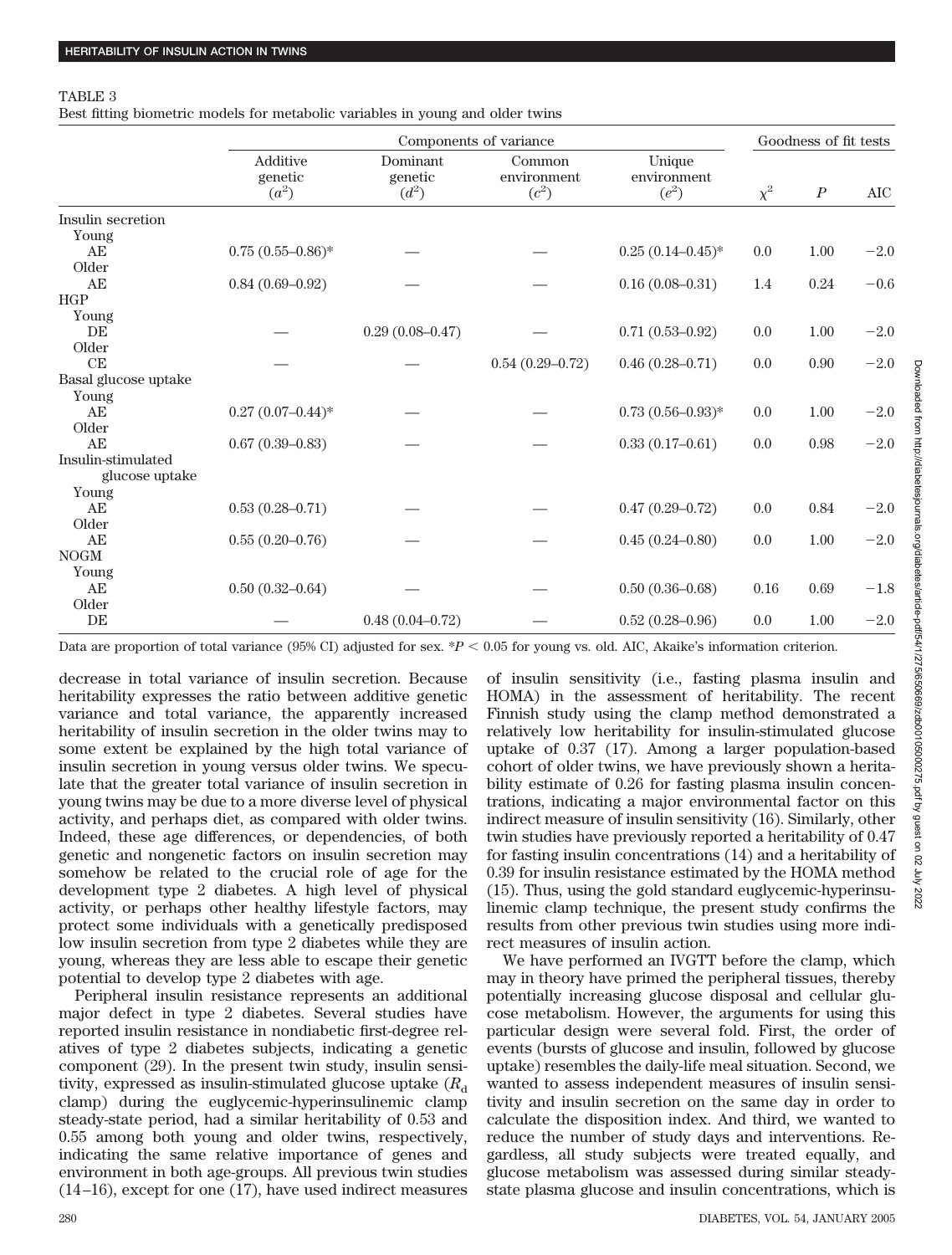the most important advantage of the euglycemic-hyperinsulinemic clamp. Two studies have performed tests comparing a clamp with and without an IVGTT and found that glucose disposal from the two clamps correlated strongly  $(r = 0.95, P < 0.005)$  independent of glucose tolerance (30) and found no differences in nondiabetic offspring of either type 2 diabetic patients or control subjects (31).

The major defect of intracellular glucose metabolism in insulin-resistant subjects is in the pathway of NOGM, primarily accounting for glycogen synthesis in skeletal muscle. Studies in first-degree relatives have indicated a genetic origin of the defective insulin activation of muscle glycogen synthase (29). Conversely, studies in MZ twins discordant for type 2 diabetes have demonstrated that the defective glycogen activation in type 2 diabetes to some extent also has a nongenetic origin (10). The present study is the first classic twin study in which the methodological design permits distinguishing between the heritability of different pathways of glucose metabolism. We found that insulin-stimulated NOGM, like total glucose disposal, was best explained by models in which genetic and unique environmental factors each accounted for  $\sim$ 50% of the variance. Thus, our data on NOGM are in line with our results on total insulin action and further support the results from previous studies of first-degree relatives and nondiabetic cotwins of type 2 diabetic patients, indicating that the defective NOGM in overt type 2 diabetes is explained by both genetic as well as environmental factors. Interestingly, the genetic component in the older twins was of nonadditive genetic origin (dominance), suggesting an interaction between alleles at the same loci. The explanation for and impact of this finding is unknown, as well as it is uncertain whether this finding represents a true age effect, a cohort effect, or perhaps even a random finding. The different model fits may to some extent relate to the age-dependent impact of zygosity status particularly on NOGM and thereby indicate that age-dependent differences in the relative contribution of both pre- and postnatal environmental factors may interact with and/or modify the apparent mode of inheritance. Nevertheless, this does not change the overall conclusion that NOGM is influenced by genetic factors to the same overall extent in both young and older twins.

We have previously demonstrated a similar basal and insulin-stimulated HGP among genetically identical older nondiabetic cotwins (to diabetic twins) compared with matched control subjects, indicating that hepatic glucose processing and the increased HGP in type 2 diabetes is primarily controlled by nongenetic factors (9). No classic twin studies have previously addressed the heritability of HGP and hepatic insulin action. Although biometric modeling suggested an impact of a genetically dominant effect on basal HGP in young twins, this effect was quantitatively minor as compared with the impact of environmental factors and was not seen in the older twins. Accordingly, our data support the notion that HGP is primarily controlled by nongenetic factors in both diabetic subjects as well as young and older nondiabetic subjects.

While skeletal muscle is responsible for the majority of tissue glucose uptake during insulin infusion and insulin resistance in type 2 diabetes, other tissues including the brain account for the majority of glucose utilization in the fasting state (7). We found a marked age dependency of heritability estimates for basal  $R_d$  with a low heritability among young twins of 27% and a statistical significantly higher heritability among older twins of 67%. The significance of this finding in understanding the regulation of glucose homeostasis and type 2 diabetes is not known. Thus, the current view is that defective basal glucose uptake does not contribute to the pathophysiology of type 2 diabetes (7–9).

Some distinct metabolic parameters (i.e., glycolytic flux, glucose oxidation, and insulin-stimulated HGP) did not fulfill the conditions for application of biometric modeling (i.e., equal mean values and similar variances within and between twin pairs). Furthermore, exogenous glucose storage and fat oxidation exhibited negative intraclass correlations and/or higher intraclass correlations among DZ compared with MZ twins, which is why application of biometric modeling was not appropriate. However, these findings by themselves and in different ways indicate major roles of environmental factors on these distinct metabolic parameters. For instance, for some of the metabolic parameters (i.e., exogenous glucose storage and fat oxidation), intraclass correlations were higher for DZ as compared with MZ twins. This can be explained by a major role of secondary nongenetic factors, including both the pre- and postnatal environment, but may also be due to random variation in the sample.

The validity of twin studies has previously been challenged by the putative different impact of the intrauterine environment in MZ and DZ twins. Phillips (32) postulated that the measures of similarity (i.e., intraclass correlation and heritability) among MZ twins not only express genetic factors but may also express common fetal environmental factors due to the fact that twins share the same uterine environment. It is generally assumed that MZ twins experience a more adverse intrauterine environment and a more similar ("concordant") environment compared with DZ twins because of the placental circumstances characterizing MZ pregnancies. Indeed we have previously shown that older MZ twins are more insulin resistant compared with DZ twins (20). This difference in insulin action was also seen in this study (Table 1) and was furthermore shown to be accounted for by a difference in NOGM alone. However, the absolute values of birth weight in all twin groups were similar and did not correlate to the metabolic parameters, so adjustment for this parameter was not performed. Furthermore, birth weight discordance by means of intrapair birth weight differences in MZ and DZ twins were similar within each age-group. Although these data of course do not disclose an important impact of the intrauterine environment on insulin secretion and/or action, they do provide some validation of the calculated heritability estimates in this study.

Our finding of a higher degree of insulin resistance in MZ compared with DZ older twins may challenge the assumption of environmental similarity between MZ and DZ twins. MZ and DZ twins were selected in a similar manner. The relatively small sample size could account for the differences in means. However, the present differences in insulin sensitivity among the elder MZ and DZ twins are consistent with our previous findings in a larger twin population (33), so we believe that these differences are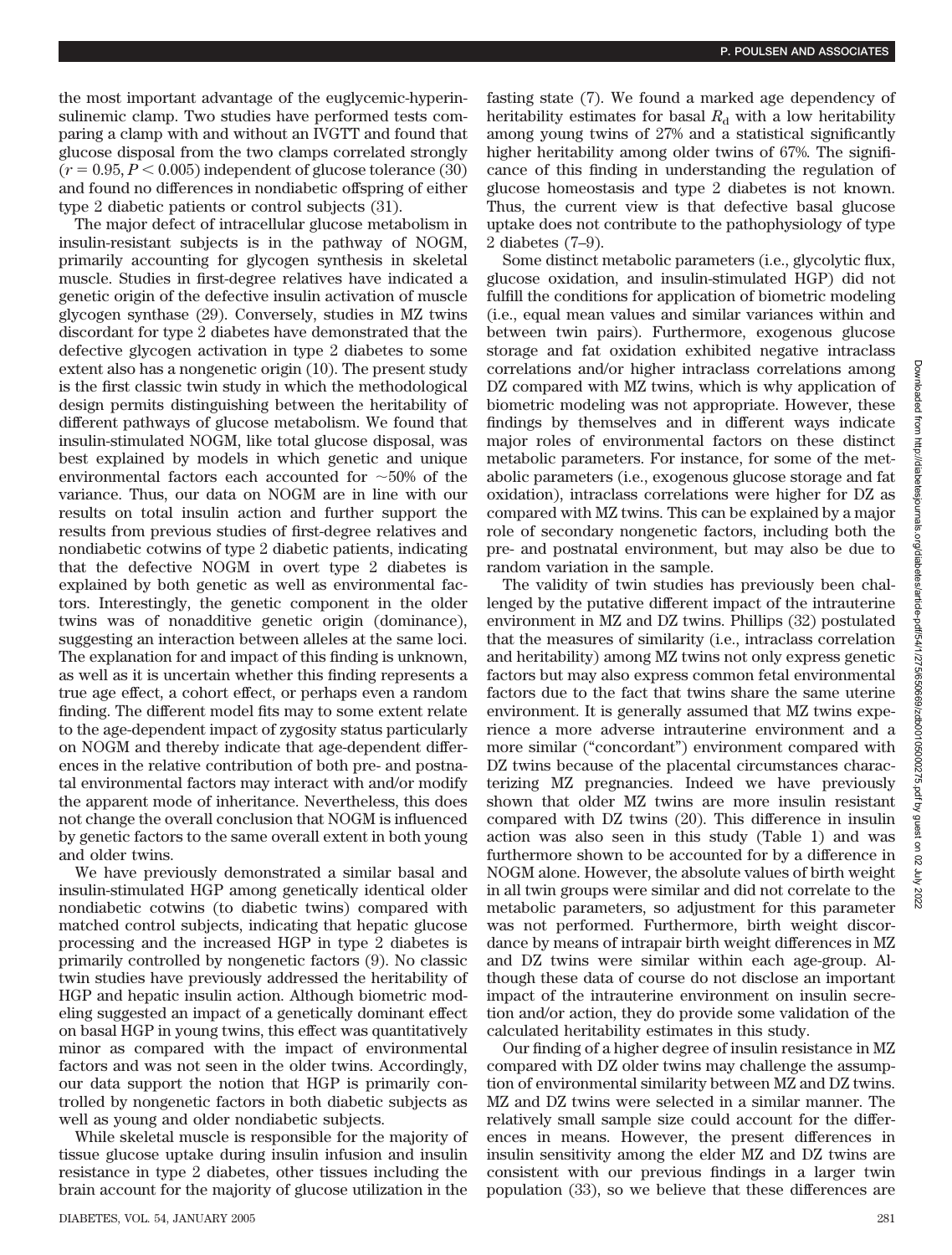true zygosity effects. Whether these effects originate from prenatal or postnatal life factors is currently unknown. Furthermore, the finding of unequal variance between MZ and DZ twins for some of the metabolic parameters in the present study (i.e., glucose oxidation and insulin-stimulated HGP) could be explained by sibling interactions (i.e., effects of cooperation/competition) regarding, e.g., diet and exercise, parameters with a known effect on these metabolic pathways. These sibling interactions can arise equally well in prenatal life, during childhood, or during adulthood. Preferably, the variance differences could be included in the biometric models. However, the relatively small sample size did not enable us to do this in the present study.

A potential limitation of the results of this study relates to the inclusion of only twins without "known diabetes." Although we did include a few twin pairs with previously unknown mild glucose intolerance and type 2 diabetes, as well as twins with a family history of diabetes, the exclusion of twins with known diabetes may have selected a twin population that had been somewhat "diluted" for type 2 diabetes susceptibility genes, in particular in the group of older twins. The rationale for this selection procedure was to eliminate the known (nongenetic) influence of diabetes diet and other treatments and to minimize the secondary effects of hyperglycemia (glucose toxicity) and elevated fatty acids (lipid toxicity) on the phenotype in question.

Given that the heritability estimates were qualitatively similar in the young and older twins and the fact that type 2 diabetes susceptibility genes are thought to be common in the general population, we do not think that the applied selection procedure has flawed the results to any significant degree or that it has limited the implication of our results for the understanding of the etiology of the major defects of metabolism in patients with type 2 diabetes. Of note, our major results and conclusions are consistent with those from previous studies  $(8-10)$  of first-degree relatives of type 2 diabetic patients as well as with studies of twins discordant for type 2 diabetes.

Finally, it should be noted that the applied univariate assessment of the degree of heritability of each of the major metabolic defects in type 2 diabetes does not exclude the possibility that one or more of the distinct defects of metabolism may be influenced by the same genetic or environmental factors.

In conclusion, using the classic twin approach and gold standard methods, we provide further support for a role of genes controlling insulin secretion and insulin sensitivity in vivo. The relative contribution of genes and environment may to some extent exhibit an age dependency with a relatively larger heritability for insulin secretion in older compared with younger twins. Conversely, we demonstrated a near equal impact of genes versus environmental factors on insulin sensitivity (and in particular on the nonoxidative pathway) among older compared with younger twins. In contrast, no major genetic contribution to the variation of HGP was indicated among either younger or older twins. Although the small sample size in this study only allows cautious conclusions, these findings obtained with state-of-the-art techniques may be important in relation to the ongoing search for genes responsible for the development of type 2 diabetes and associated defects of glucose metabolism (i.e., insulin secretion, insulin resistance, and HGP).

#### **ACKNOWLEDGMENTS**

The study was supported by grants from the NOVO Foundation, the Clinical Research Institute, the University of Southern Denmark, The Danish Diabetes Association, and The Danish Medical Research Council.

#### **REFERENCES**

- 1. Medici F, Hawa M, Ianari A, Pyke DA, Leslie RD: Concordance rate for type II diabetes mellitus in monozygotic twins: actuarial analysis. *Diabetologia* 42:146 –150, 1999
- 2. Barnett AH, Eff C, Leslie RD, Pyke DA: Diabetes in identical twins: a study of 200 pairs. *Diabetologia* 20:87–93, 1981
- 3. Newman B, Selby JV, King MC, Slemenda C, Fabsitz R, Friedman GD: Concordance for type 2 (non-insulin-dependent) diabetes mellitus in male twins. *Diabetologia* 30:763–768, 1987
- 4. Committee on diabetic twins, Japan Diabetes Society: Diabetes mellitus in twins: a cooperative study in Japan. *Diabetes Res Clin Pract* 5:271–280, 1988
- 5. Kaprio J, Tuomilehto J, Koskenvuo M, Romanov M, Reunanen A, Eriksson J, Stengård J, Kesäniemi YA: Concordance for type 1 (insulin-dependent) and type 2 (non-insulin-dependent) diabetes mellitus in a population-based cohort of twins in Finland. *Diabetologia* 35:1060 –1067, 1992
- 6. Poulsen P, Kyvik K, Vaag A, Beck-Nielsen H: Heritability of non-insulindependent diabetes mellitus (NIDDM) and abnormal glucose tolerance: a population-based twin study. *Diabetologia* 42:139 –145, 1999
- 7. Defronzo RA: Pathogenesis of type 2 (non-insulin dependent) diabetes mellitus: a balanced overview. *Diabetologia* 35:389 –397, 1992
- 8. Vaag A, Alford F, Henriksen FL, Christopher M, Beck-Nielsen H: Multiple defects of both hepatic and peripheral intracellular glucose processing contribute to the hyperglycaemia of NIDDM. *Diabetologia* 38:326 –336, 1995
- 9. Vaag A, Henriksen JE, Madsbad S, Holm N, Beck-Nielsen H: Insulin secretion, insulin action, and hepatic glucose production in identical twins discordant for non-insulin-dependent diabetes mellitus. *J Clin Invest* 95:90 –98, 1995
- 10. Vaag A, Alford F, Beck-Nielsen H: Intracellular glucose and fat metabolism in identical twins discordant for non-insulin-dependent diabetes mellitus (NIDDM): acquired versus genetic metabolic defects? *Diabet Med* 13:806 – 815, 1996
- 11. Altshuler D, Hirschhorn JN, Klannemark M, Lindgren CM, Vohl MC, Nemesh J, Lane CR, Schaffner SF, Bolk S, Brewer C, Tuomi T, Gaudet D, Hudson TJ, Daly M, Groop L, Lander ES: The common PPARgamma Pro12Ala polymorphism is associated with decreased risk of type 2 diabetes. *Nat Genet* 26:76 – 80, 2000
- 12. Ek J, Andersen G, Urhammer SA, Gaede PH, Drivsholm T, Borch-Johnsen K, Hansen T, Pedersen O: Mutation analysis of peroxisome proliferatoractivated receptor-gamma coactivator-1 (PGC-1) and relationships of identified amino acid polymorphisms to type II diabetes mellitus. *Diabetologia* 44:2220 –2226, 2001
- 13. Fernandez-Castaner M, Biarnes J, Camps I, Ripolles J, Gomez N, Soler J: Beta-cell dysfunction in first-degree relatives of patients with non-insulindependent diabetes mellitus. *Diabet Med* 13:953–959, 1996
- 14. Hong Y, Pedersen NL, Brismar K, de Faire U: Genetic and environmental architecture of the features of the insulin-resistance syndrome. *Am J Hum Genet* 69:143–152, 1997
- 15. Mayer EJ, Newman B, Austin MA, Zhang D, Quesenberry CP Jr, Edwards K, Selby JV: Genetic and environmental influences on insulin levels and the insulin resistance syndrome: an analysis of women twins. *Am J Epidemiol* 143:323–332, 1996
- 16. Poulsen P, Vaag A, Kyvik K, Beck-Nielsen H: Impact of genetic versus non-genetic factors on the components of the metabolic syndrome among male and female twins. *Diabetologia* 44:537–543, 2001
- 17. Lehtovirta M, Kaprio J, Forsblom C, Eriksson J, Tuomilehto J, Groop L: Insulin and insulin secretion in monozygotic and dizygotic twins. *Diabetologia* 43:285–293, 2000
- 18. Hauge M: The Danish Twin Register. In *Prospective Longitudinal Research. An Empirical Basis for the Primary Prevention of Psychosocial Disorders*. Mednick SA, Baert AE, Bachmann BP, Eds. Oxford, U.K., Oxford University Press, 1981, p. 217–221
- 19. Kyvik KO, Green A, Beck-Nielsen H: The new Danish Twin Register: